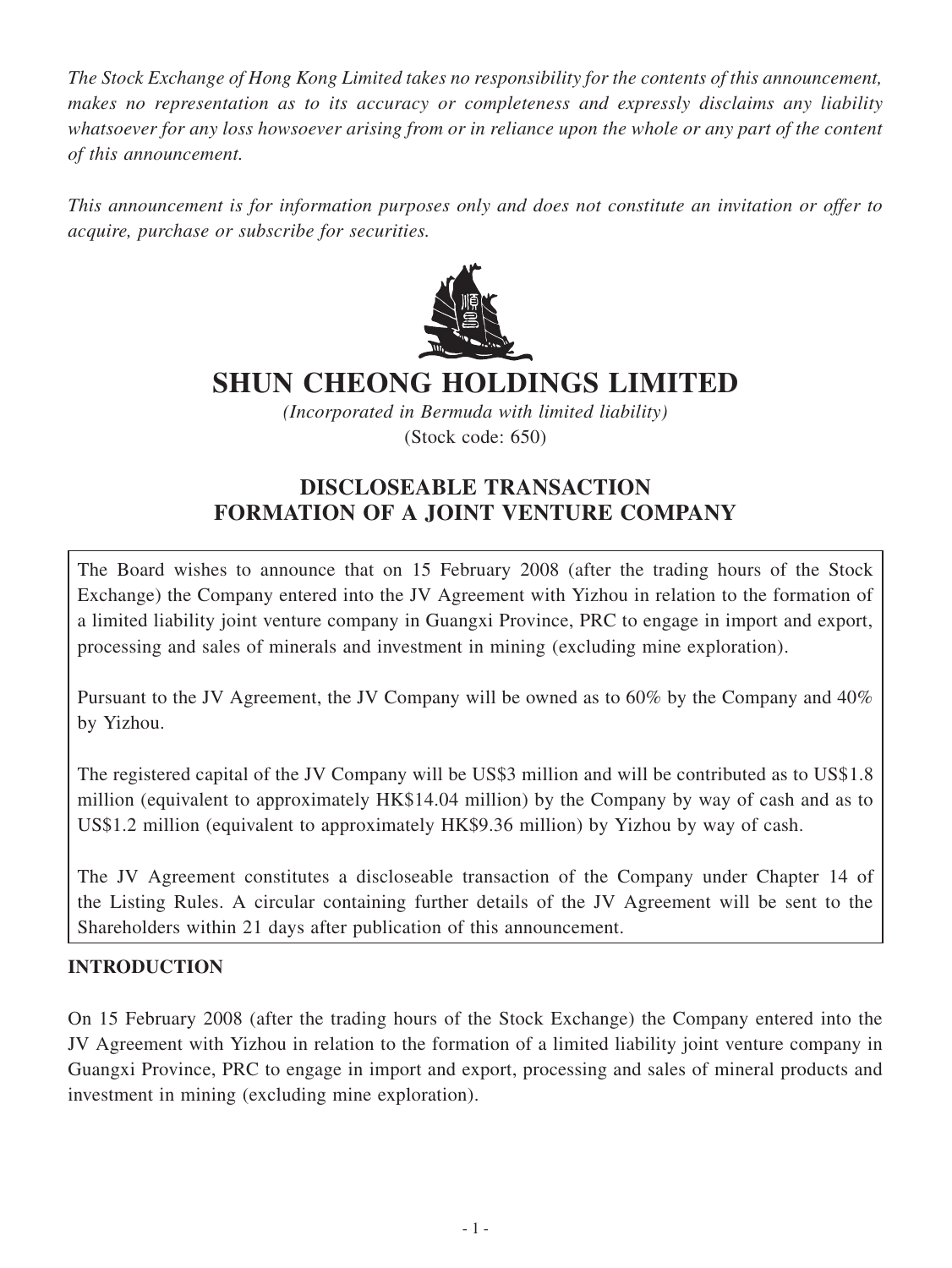#### **THE JV AGREEMENT**

| Date:                                | 15 February 2008 (after the trading hours of the Stock Exchange)                                                                                                                                                                                                                                                                                                                                                                                                                                                                                                                                                          |
|--------------------------------------|---------------------------------------------------------------------------------------------------------------------------------------------------------------------------------------------------------------------------------------------------------------------------------------------------------------------------------------------------------------------------------------------------------------------------------------------------------------------------------------------------------------------------------------------------------------------------------------------------------------------------|
| Parties:                             | The Company and<br>(a)<br>Yizhou<br>(b)                                                                                                                                                                                                                                                                                                                                                                                                                                                                                                                                                                                   |
| Registered capital:                  | The registered capital of the JV Company will be US\$3 million which was<br>determined on an arm's length basis between the Company and Yizhou                                                                                                                                                                                                                                                                                                                                                                                                                                                                            |
| Capital contribution:                | Pursuant to the JV Agreement, the registered capital of the JV Company will<br>be contributed as to US\$1.8 million (equivalent to approximately HK\$14.04<br>million) by the Company by way of cash and as to US\$1.2 million (equivalent<br>to approximately HK\$9.36 million) by Yizhou by way of cash. As a result<br>the JV Company will be owned as to $60\%$ by the Company and $40\%$ by<br>Yizhou.                                                                                                                                                                                                               |
|                                      | The Company intends to finance its portion of capital contribution to the JV<br>Company from internal resources. Apart from the capital commitments as set<br>out above, there is no further capital commitments required to be made by<br>the Company pursuant to the JV Agreement. The registered capital will be<br>paid in accordance with the requirement of relevant rules and regulations of<br>establishing a corporation in PRC. If there is any further capital commitment<br>made to the JV Company in the future, appropriate disclosure will be made<br>by the Company in accordance with the Listing Rules. |
| Scope of business:                   | The scope of business of the JV Company shall be import and export,<br>processing and sales of minerals and investment in mining (excluding mine<br>exploration)                                                                                                                                                                                                                                                                                                                                                                                                                                                          |
| Operative terms:                     | Unlimited or the maximum terms approved by the relevant government<br>authorities and applicable rules and regulations                                                                                                                                                                                                                                                                                                                                                                                                                                                                                                    |
| Profit distribution:                 | 50% of the distributable annual net profit of the JV Company will be made<br>to the equity holders of the JV Company in accordance with their respective<br>equity interests therein                                                                                                                                                                                                                                                                                                                                                                                                                                      |
| Board composition<br>and management: | The board of directors of the JV Company will consist of three directors,<br>of which two will be appointed by the Company and one will be appointed<br>by Yizhou. The chairman and general manager of the JV Company will be<br>appointed by the Company and Yizhou respectively.                                                                                                                                                                                                                                                                                                                                        |

Upon establishment of the JV Company, the Company will hold 60% equity interest in the JV Company. The financial results of the JV Company will be consolidated into the Group.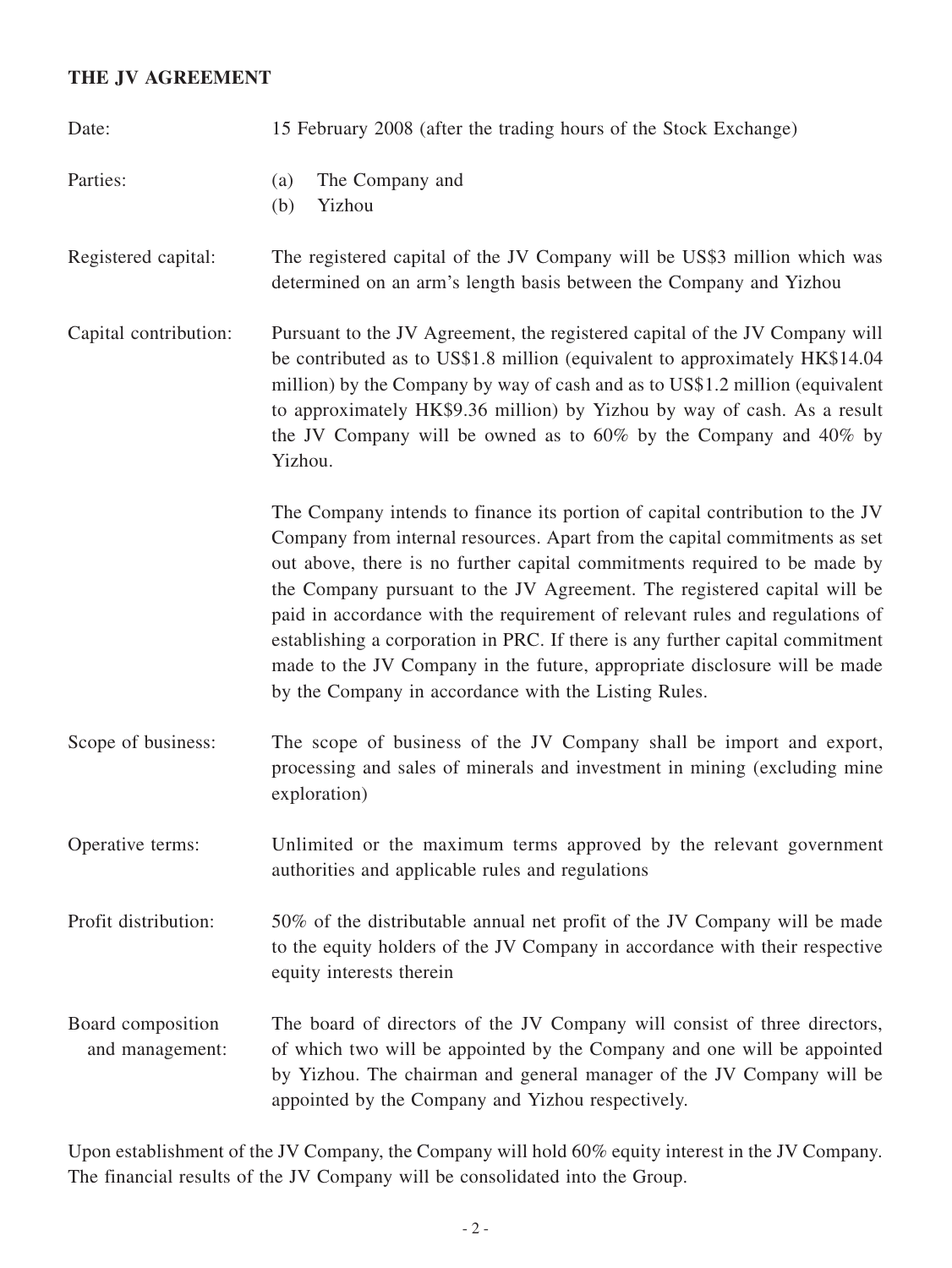#### **INFORMATION ON YIZHOU**

Yizhou is a company incorporated in Nanning City, Guangxi Province, the PRC. It is principally engaged in import and export and processing of metals and minerals.

To the best knowledge of the Directors and having made all reasonable enquiries, Yizhou and its ultimate shareholders are third parties independent of the Company and its connected persons as defined under the Listing Rules.

# **REASONS FOR THE FORMATION OF JV COMPANY**

The Group is principally engaged in the building services maintenance business and project management. It has always been the Company's strategy to seek suitable investment opportunities to broaden the Group's source of income.

The PRC is one of the leading mineral trading markets. According to the China Statistical Yearbook, total sales of metal materials in the PRC increased from approximately RMB451 billion in 2003 to approximately RMB1,211 billion in 2005, representing a compound annual growth rate of approximately 64%.

The Directors are of the view that the entering into of the JV Agreement provides an excellent opportunity for the Group to diversify into the promising mineral sector and will benefit the Company in the future. The Directors consider that the terms of the JV Agreement are fair and reasonable and in the interests of the Company and the Shareholders as a whole.

# **GENERAL**

The JV Agreement constitutes a discloseable transaction of the Company under Chapter 14 of the Listing Rules. A circular containing further details of the JV Agreement will be sent to the Shareholders within 21 days after publication of this announcement.

# **DEFINITIONS**

In this announcement, unless the context otherwise requires, the following terms shall have the following meanings:

| "Board"       | the board of Directors                                                                                                                     |
|---------------|--------------------------------------------------------------------------------------------------------------------------------------------|
| "Company"     | Shun Cheong Holdings Limited, a company incorporated in Bermuda with<br>limited liability of which shares are listed on the Stock Exchange |
| "Director(s)" | $\text{directory}(s)$ of the Company                                                                                                       |
| "Group"       | the Company and its subsidiaries                                                                                                           |